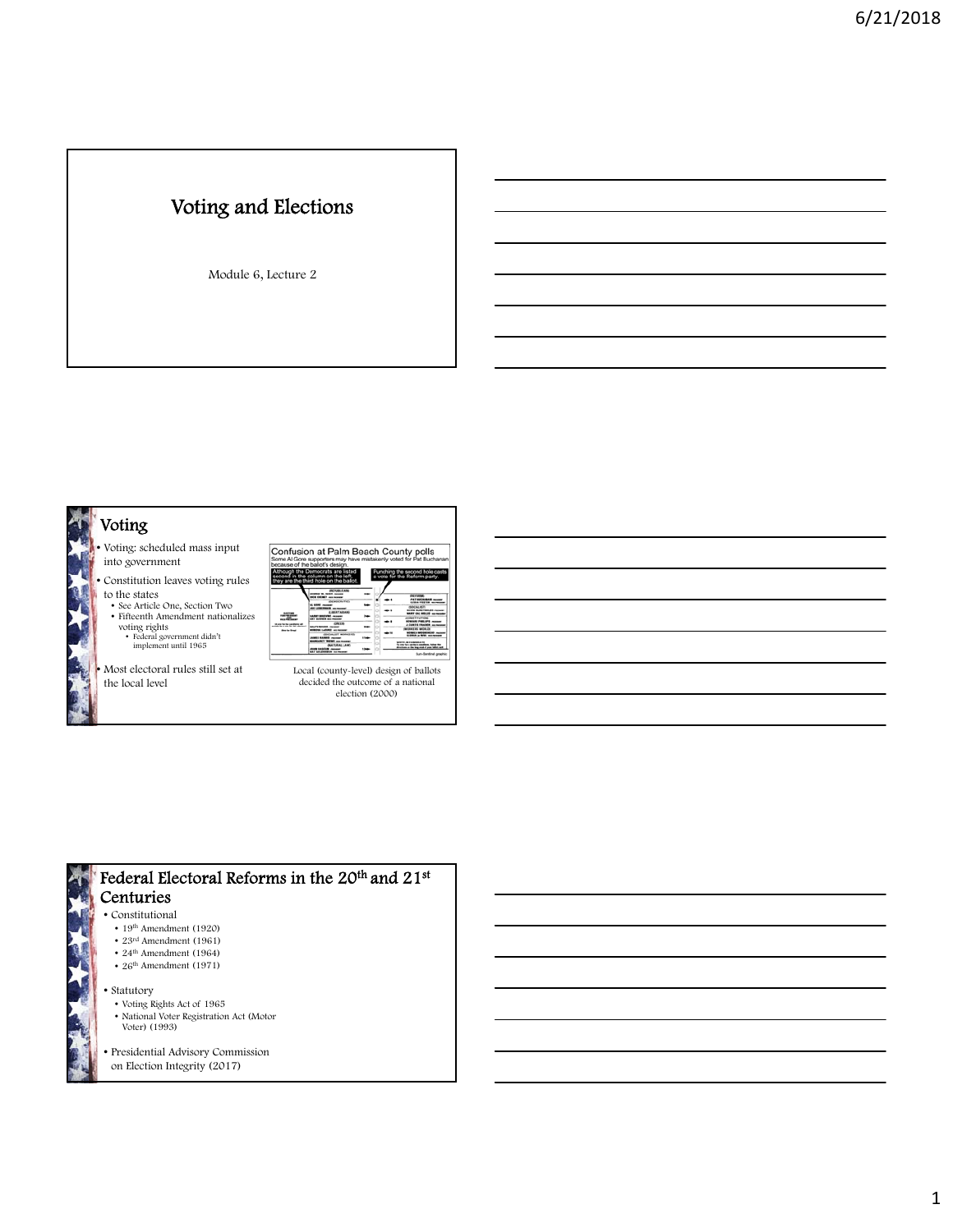

#### Ongoing State Regulations

- Voter registration (in advance of election day)
- Until the 1960s, states often den the vote to many
- African Americans
- Women • Non-property owners
- 
- And still do • Non-U.S. citizens
- Convicts
- Voter identification requirements
- Expansion and contraction of "early" voting





| and the control of the control of the control of the control of the control of the control of the control of th                                                                                                                      |  |  |  |
|--------------------------------------------------------------------------------------------------------------------------------------------------------------------------------------------------------------------------------------|--|--|--|
| <u>. In the contract of the contract of the contract of the contract of the contract of the contract of the contract of the contract of the contract of the contract of the contract of the contract of the contract of the cont</u> |  |  |  |
| <u> Alexandro de la contrada de la contrada de la contrada de la contrada de la contrada de la contrada de la con</u>                                                                                                                |  |  |  |
|                                                                                                                                                                                                                                      |  |  |  |
|                                                                                                                                                                                                                                      |  |  |  |
|                                                                                                                                                                                                                                      |  |  |  |
|                                                                                                                                                                                                                                      |  |  |  |

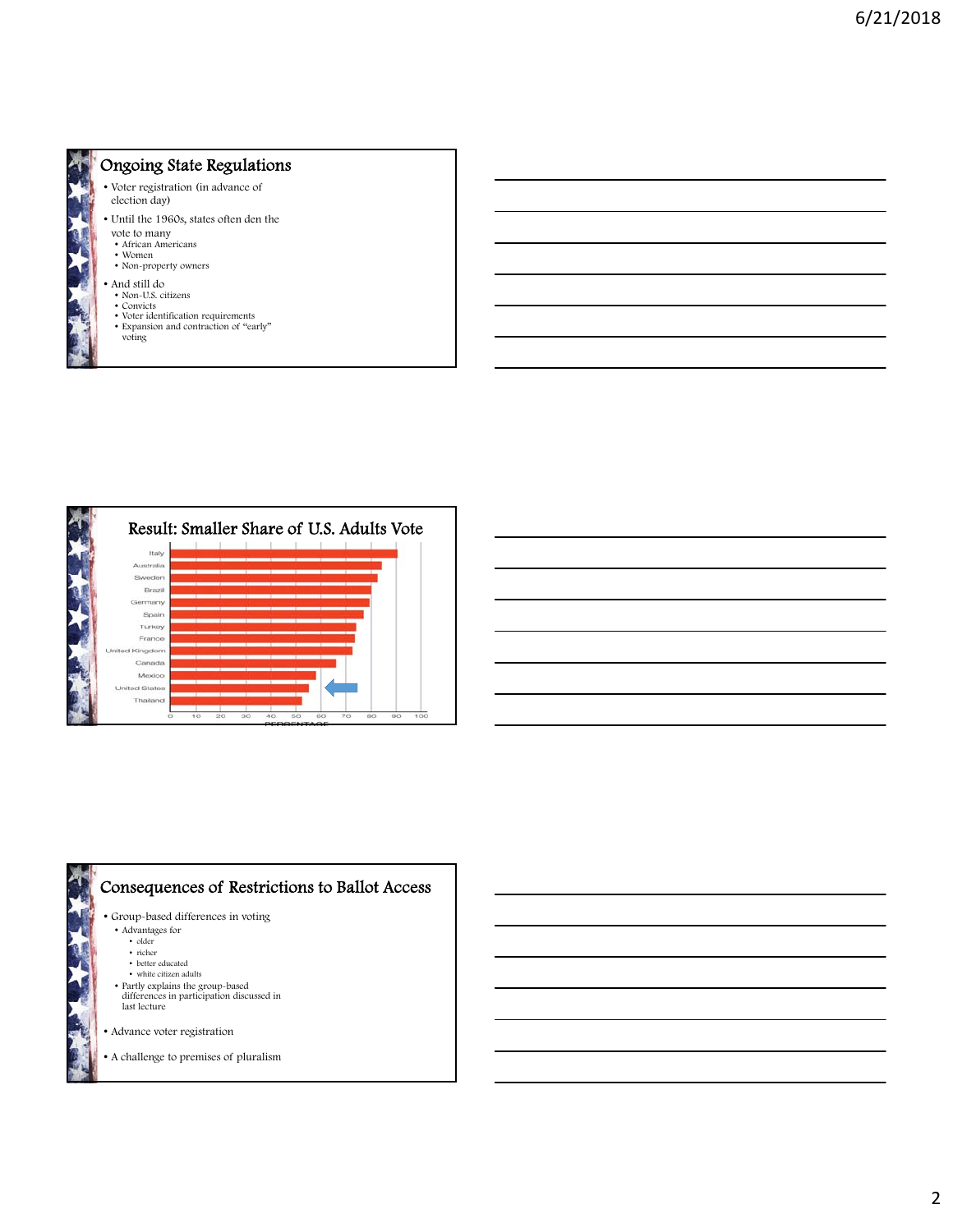

| <u> 1989 - Johann Stoff, amerikansk politiker (d. 1989)</u> |  |  |
|-------------------------------------------------------------|--|--|
|                                                             |  |  |
|                                                             |  |  |
|                                                             |  |  |
|                                                             |  |  |





#### The Campaign Over Time: From Person Power to Technology

- 19<sup>th</sup> Century
- Many campaign workers
- Emphasis on get-out-the-vote
- Low cost in dollars
- Late 20<sup>th</sup> Century
- High costs/high technical sophistication
- Advisers
- Polling Advertising
- Lower mass involvement
- Mobilization focused on those most likely to vote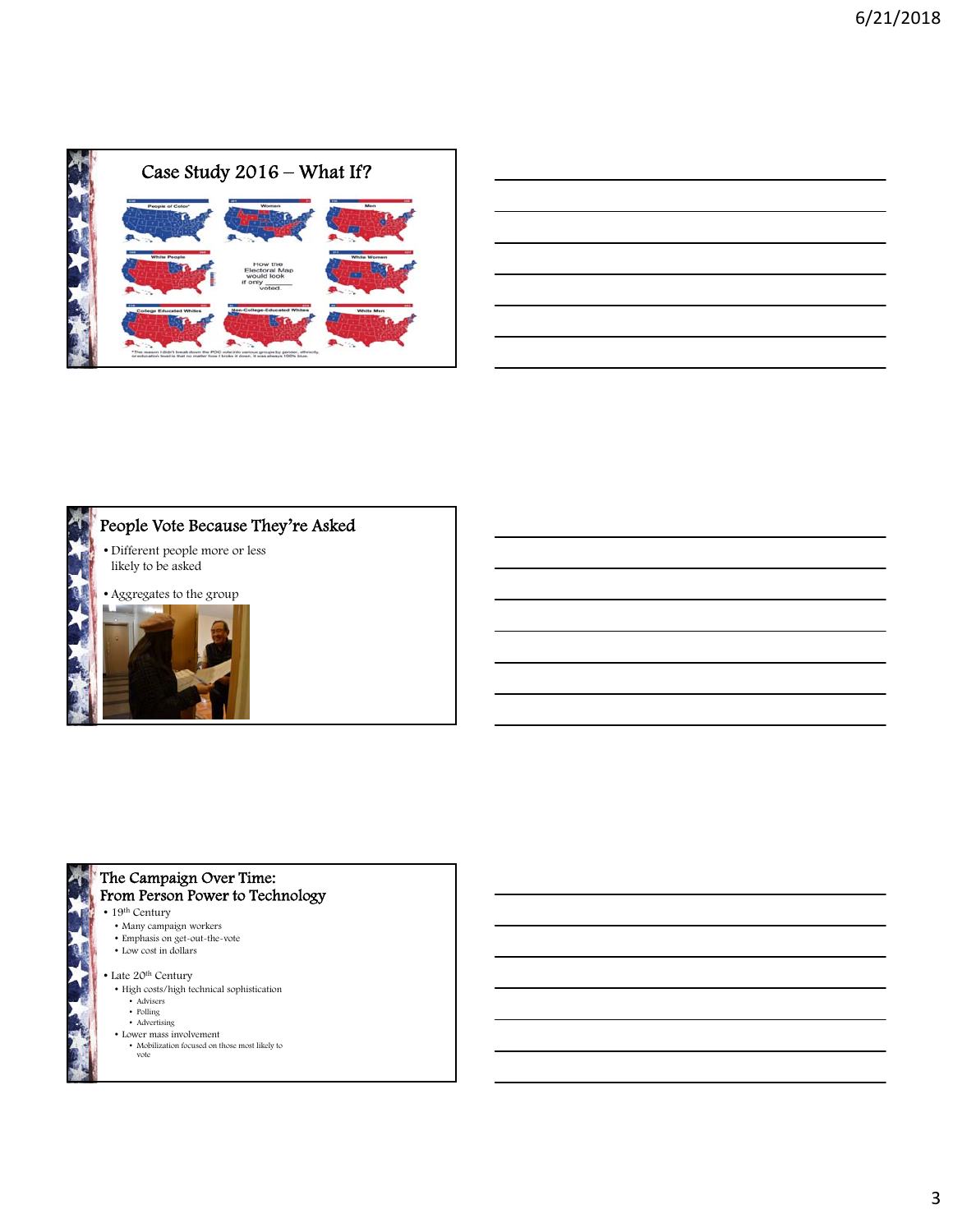

### Lessons from the Obama Campaigns

- Turnout can be increased
- Outreach to citizens likely to vote nationally is traditional pattern
- Supplemented by outreach to low
- propensity voters in<br>"battleground" (competitive)
- states
- Air war
- Ground war
- Why not focus on low
- propensity voters nationally?
- Time
- Money



#### • Sources System Runs on Money: Campaign Finance

- 
- Individual donors Political Action Committees (PACs) The candidates themselves
- "Independent" spending Current system favors the wealthy and
- well-organized
- Though PACs represent many diverse groups, the poorest in society are not represented
- Further evidence of an incomplete
- pluralism • *Citizens United* and a new role for
- corporate money in elections
	- See "Colbert Super PAC Not Coordinating with Stephen Colbert" and "Colbert Super PAC Issue Ads"
- 



4